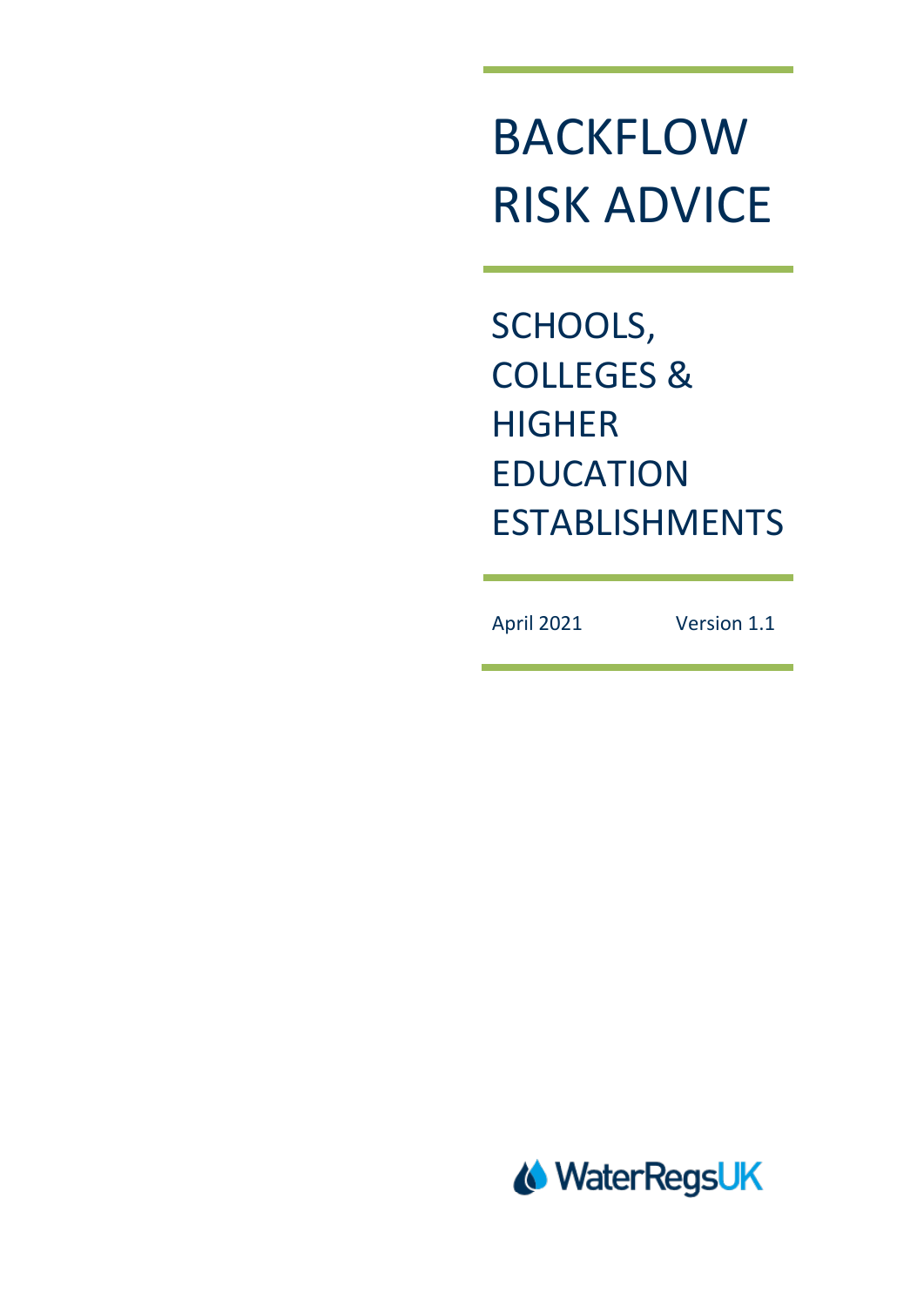## **CONTENTS**

| <b>The Water Fittings Regulations</b>                                         | 2 |
|-------------------------------------------------------------------------------|---|
| Introduction                                                                  |   |
| How they apply to schools                                                     |   |
| Responsibilities of water suppliers                                           |   |
| The contamination risks                                                       | 3 |
| Contamination of drinking water                                               |   |
| Backflow risks in schools                                                     |   |
| <b>Backflow prevention arrangements</b>                                       | 4 |
| Scope                                                                         |   |
| School laboratories                                                           |   |
| <b>Backflow protection</b>                                                    |   |
| Storage cisterns                                                              |   |
| Tap gaps                                                                      |   |
| Laboratory taps                                                               |   |
| Type DC arrangement                                                           |   |
| Check valves                                                                  |   |
| Reduced pressure zone (RPZ) valves                                            |   |
| Examples of backflow risks in schools                                         |   |
| Distillation equipment                                                        |   |
| Eye wash baths<br>Kitchens                                                    |   |
| Water using appliance in school laboratories and technician preparation areas |   |
| Swimming pools                                                                |   |
| Recycled and private water supplies                                           |   |

## **Summary** 9

Key points to remember

This document has been developed by those water undertakers which subscribe to WaterRegsUK.

WaterRegsUK subscribers would like to express their appreciation to CLEAPSS for their assistance in preparing this guide.

Further copies can be obtained from the Water Regs UK website [www.waterregsuk.co.uk](http://www.waterregsuk.co.uk/)

Water Regs UK Unit 13, Willow Road, Pen-y-Fan Industrial Estate, Crumlin, Gwent. NP11 4EG Tel: 0333 207 9030 e-mail: info@waterregsuk.co.uk www.waterregsuk.co.uk

Published April 2021

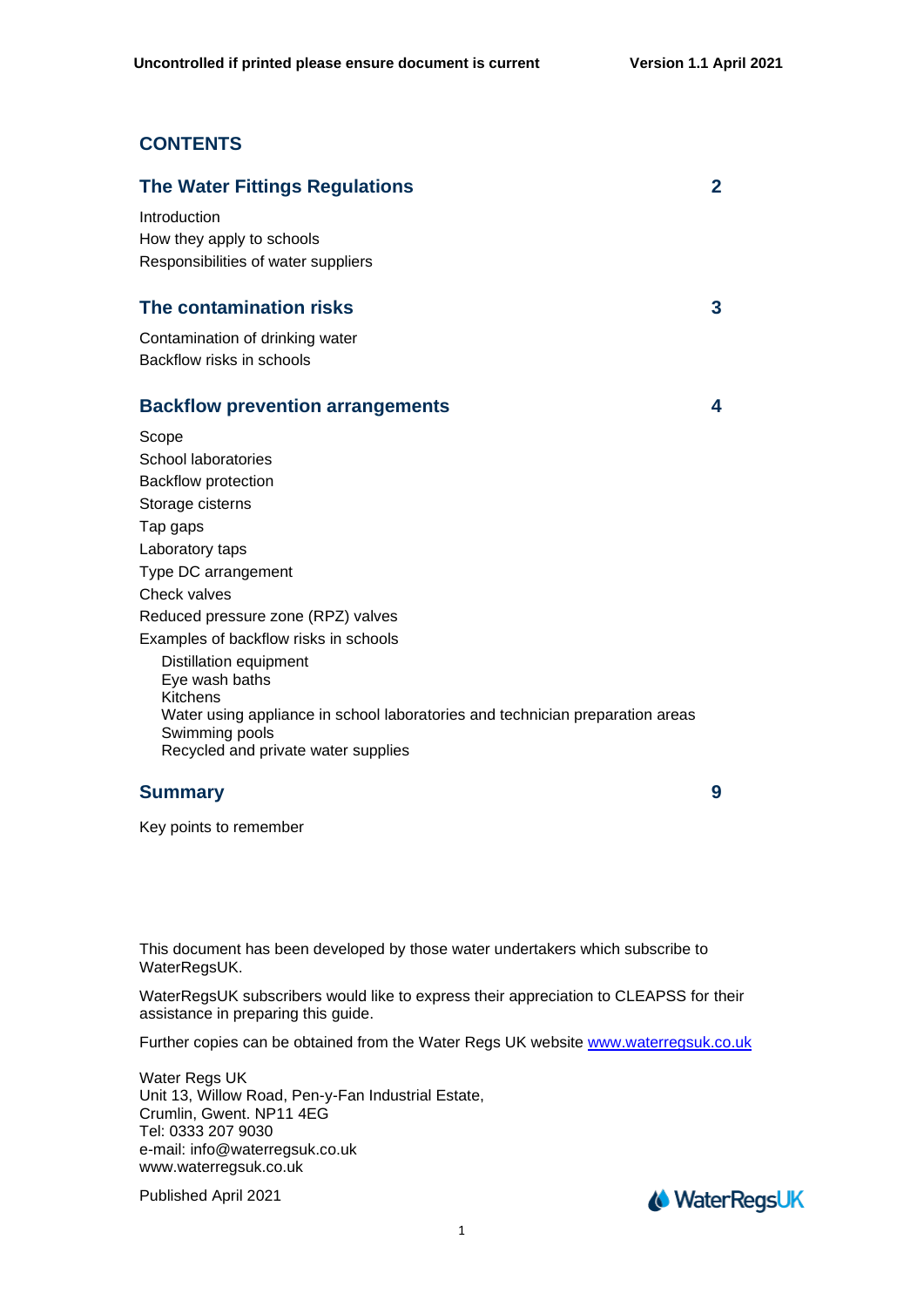## **BACKFLOW RISK ADVICE FOR SCHOOLS, COLLEGES & HIGHER EDUCATION ESTABLISHMENTS**

## **1 THE WATER FITTINGS REGULATIONS**

#### **Introduction**

The Water Supply (Water Fittings) Regulations 1999, the Water Supply (Water Fittings) (Scotland) Byelaws 2014 and the Water Supply (Water Fittings) Regulations (Northern Ireland) 2009, here after referred to as the regulations, are national requirements enforced by water undertakers, here after referred to as water suppliers.

The regulations apply to all water fittings and appliances receiving water supplied by a water supplier, setting requirements for design, installation, use and maintenance. Their purpose is to safeguard public health and conserve water through the prevention of contamination, waste, misuse and undue consumption of water supplies.

Water suppliers are committed to helping those involved in designing, building, maintaining and operating plumbing systems to understand how to comply with the regulations. The primary focus of this booklet is preventing contamination by backflow.

The term 'school' is used in reference to schools, colleges and higher education establishments excluding universities.

#### **How do they apply to schools?**

The regulations apply to all premises, including schools, which receive water supplied by a water supplier.

Failure to comply with the regulations may result in prosecution as it is a criminal offence if you fail to do so. Under the regulations it is a legal requirement to provide the local water supplier with advanced notification of any proposed work to the plumbing system in a school.

For further information about notification refer to the WaterRegsUKleaflet 'Information on notification of proposed plumbing work' available from the WaterRegsUK website www.waterregsuk.co.uk.

The regulations require all water fittings to be of an appropriate quality and standard and be suitable for the circumstances in which they are used. There are a number of specific requirements for water fittings in respect of both mechanical performance and the materials of construction. For further information contact your water supplier or refer to the WaterRegsUK website.

Water Suppliers always recommend that schools use an approved contractor for any plumbing work. One of the benefits of using an approved contractor is that they will provide a certificate of compliance which can be used as a legal defence if their work is found to be non-compliant. For further information about approved contractors contact your water supplier or refer to the WaterSafe website www.watersafe.org.uk

#### **Responsibilities of water suppliers**

Water suppliers, have the statutory duty to enforce the regulations in their area of water supply. In addition to granting consent for proposed work water suppliers carry out a range of inspection activities on both new and existing premises to ensure compliance.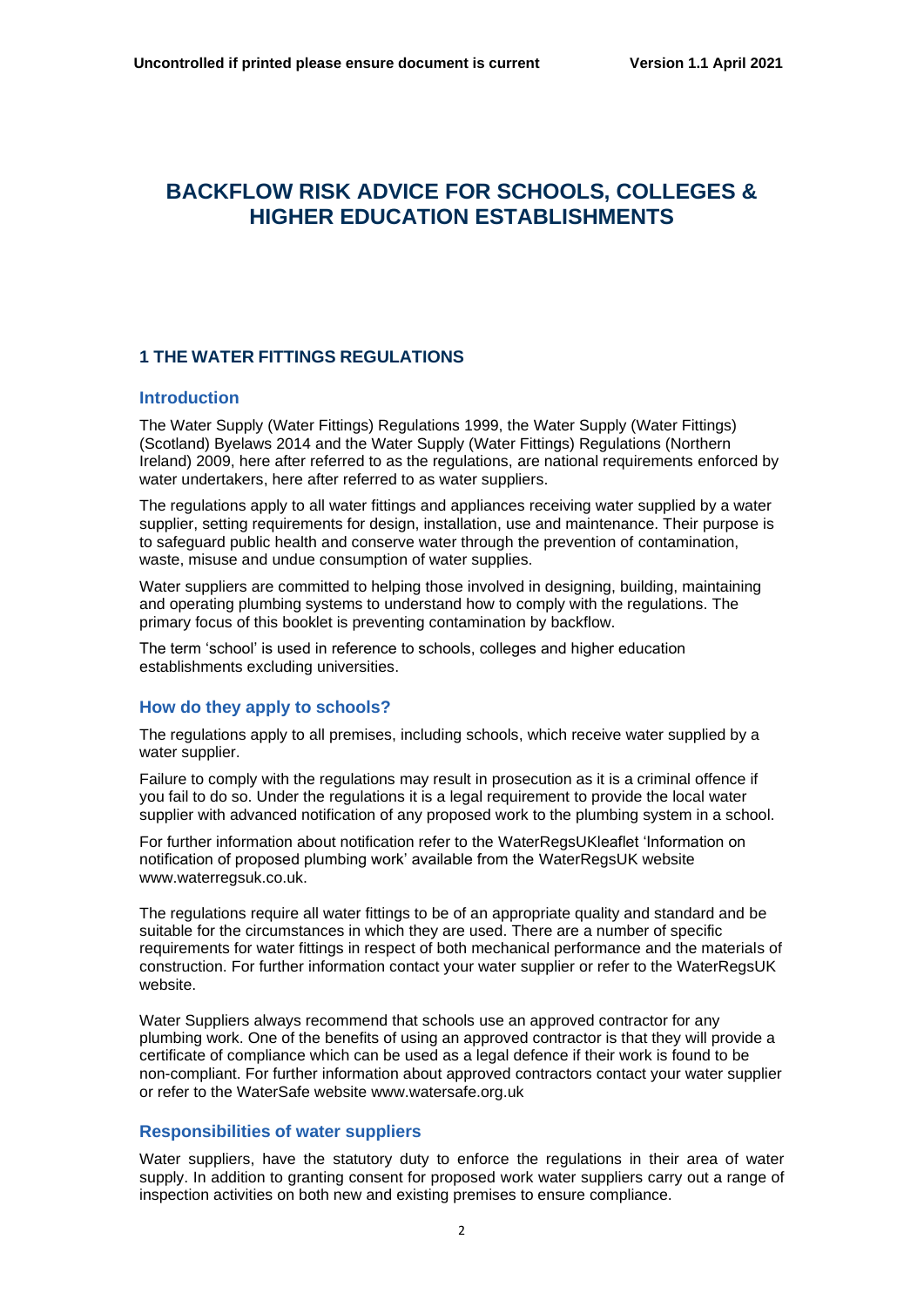#### **2 THE CONTAMINATION RISKS**

#### **Contamination of drinking water**

Water suppliers are legally required to ensure that the water they supply for domestic purposes (drinking, washing and food preparation), is wholesome. Contamination occurs when there is a change in water quality irrespective of whether or not it is harmful to health.

If the water supply in a school were to be contaminated it would potentially pose a risk to the health and wellbeing of not only the students and staff on site but could also, if it entered the public water supply, affect public health in the wider community.

The regulations identify five categories of contamination risk, reflecting the impact and risk to health. These range from no risk (fluid category 1) to serious health hazard (fluid category 5). For further information refer to the 'Fluid Categories explained' information note published available from the WaterRegsUK website www.waterregsuk.co.uk.

#### **Backflow risks in schools**

Contamination of the public water supply by backflow is a very real possibility. To address this risk to public health the regulations make it a requirement for all installations to incorporate adequate backflow protection to prevent backflow from any appliance, fitting or process.

The Regulator's Specification for backflow prevention arrangements and devices identifies the types of backflow protection that can be used for this purpose and stipulates when these are considered acceptable.

A risk assessment of individual elements making up a water supply system in a school will be required to determine the type and level of risk posed. This can result in different categorisations of risk for the same fittings used in different installations. Water suppliers may be willing to consider a number of elements as making up a system. For example, installations in a school laboratory and preparation room as one system (see Fig 1 for detail).

For further information on backflow protection in schools contact your local water supplier.

Table 1: examples of installations posing backflow risks in schools: the actual categorisation of risk will be dependent upon the outcome of a risk assessment.

| Laboratories & food technology rooms                                                                            |                                                                                                                                           |
|-----------------------------------------------------------------------------------------------------------------|-------------------------------------------------------------------------------------------------------------------------------------------|
| Taps<br>Fume cupboards<br>Autoclaves<br>Distillation/Water purification                                         | Dish washers<br>Washing machines<br>Eye washes and safety showers<br>Laboratory equipment - water jacket condensers,<br>filter pumps etc. |
| <b>Sports/leisure facilities</b>                                                                                |                                                                                                                                           |
| Swimming pool<br>Showers                                                                                        |                                                                                                                                           |
| Kitchen/canteen                                                                                                 |                                                                                                                                           |
| Taps<br>Steam ovens<br>Potato peelers<br>Waste disposal units                                                   | Dish washers<br>Washing machines<br>Bain marie /food warming cabinets<br>Chemical dosing units                                            |
| <b>Outside installations</b>                                                                                    |                                                                                                                                           |
| Sports ground irrigation systems<br>Hose union taps                                                             | Nature ponds (with top up)<br>Water features                                                                                              |
| Other water systems                                                                                             |                                                                                                                                           |
| Firefighting equipment<br>Heating system<br>Water heaters<br>Water softeners/conditioners<br>Drinking fountains | Air conditioning<br>Private water supplies<br>Recycled water systems<br><b>Toilet facilities</b><br>Vending machines                      |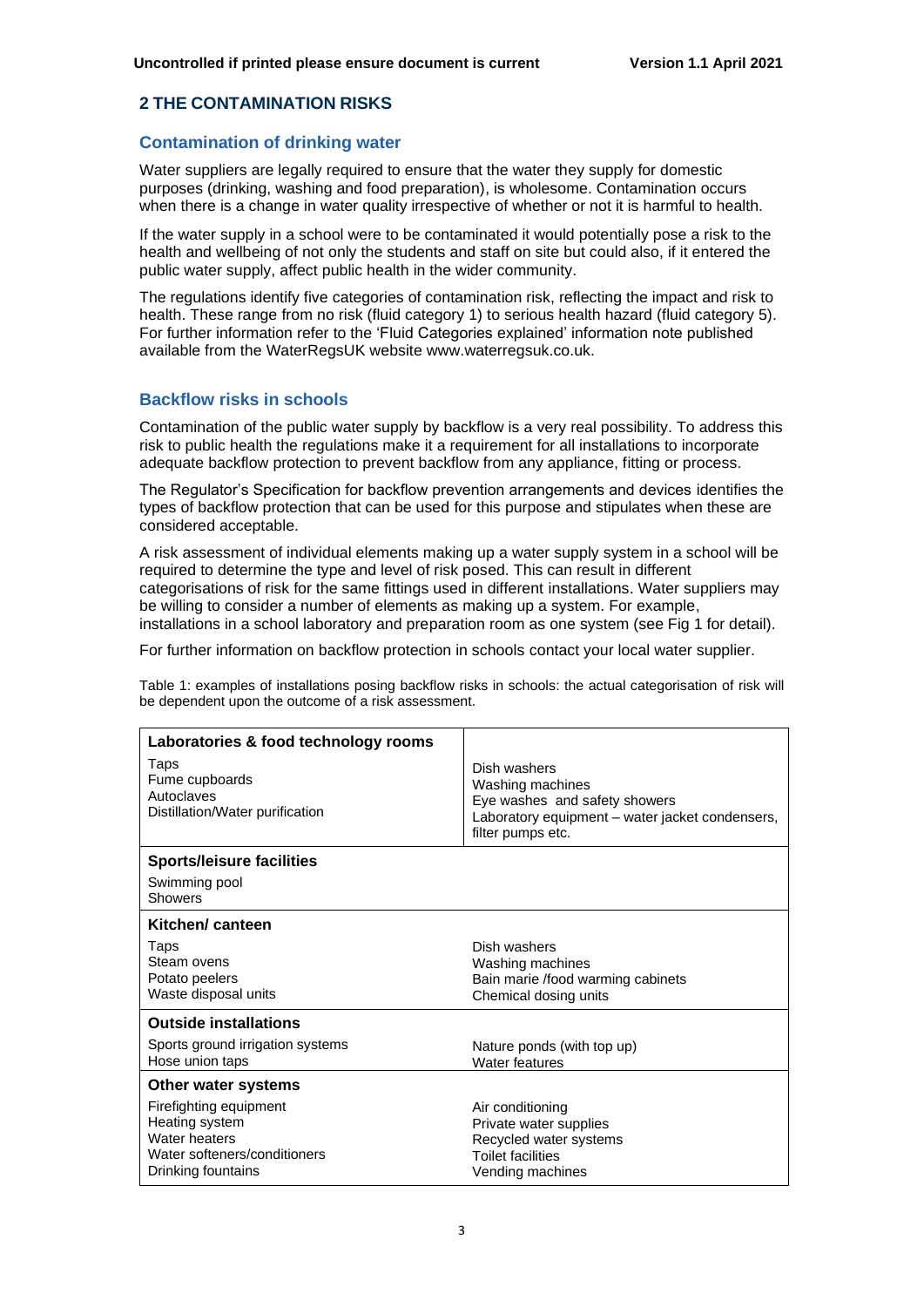## **3 BACKFLOW PREVENTION ARRANGEMENTS**

#### **Scope**

This document details the backflow prevention arrangements for installations supplying water for non-domestic use only, for example in a school laboratory. It excludes systems supplying water for domestic purposes such as drinking and hand washing. (A definition for domestic purposes is given in section 218 of the Water Industry Act and equivalent legislation in Scotland and Northern Ireland.)

#### **School Laboratories**

Water use in a school laboratory is classed as non-domestic use.

Because high risk contaminants are likely to be present in a school laboratory the distribution system supplying water to laboratories must be separated by appropriate backflow protection from that supplying water for domestic purposes. This can be achieved in a number of ways, which include those described below.

#### **Backflow protection**

The regulations require that every plumbing system be protected against backflow by adequate point of use backflow protection. This can be provided in a number of ways. By an appropriate air or tap gap arrangement or an appropriate mechanical backflow prevention device.

The suitability of backflow prevention arrangements is dependent upon many factors. As some have operational limitations it is recommended that you always check with your local water supplier to make sure that an arrangement is suitable for the intended application.

If high risk contaminants are likely to be present in any system, because these represent a greater risk to health, in addition to any point of use protection the water supplier can also require the installation of zone or wholesite backflow protection.

#### **Storage cisterns**

A dedicated storage cistern fed by a type AA or Type AB air gap, may be used as a means of providing backflow protection for a system supplying water for non-domestic use to a school laboratory. (Dedicated storage cisterns are sometimes referred to as break cisterns or tanks, not to be confused with a cold water storage cistern supplying drinking water.)

Having more than one outlet from such a dedicated storage cistern, supplying different installations in a laboratory, is permitted (as shown is Figure 1). A storage cistern being used to supply water for domestic purposes (drinking, cooking, bathing etc.) may not be used to supply laboratories.





Fig 1: Storage cistern providing backflow protection to multiple installations in a laboratory

Fig 2: Storage cistern (break tank) supplying school laboratory

If the gravity-fed flow from the cistern is inadequate, the installation of a booster pump on the supply from it may be an option. However the water supplier's consent will be required for a pump which can deliver more than 12 litres per minutes.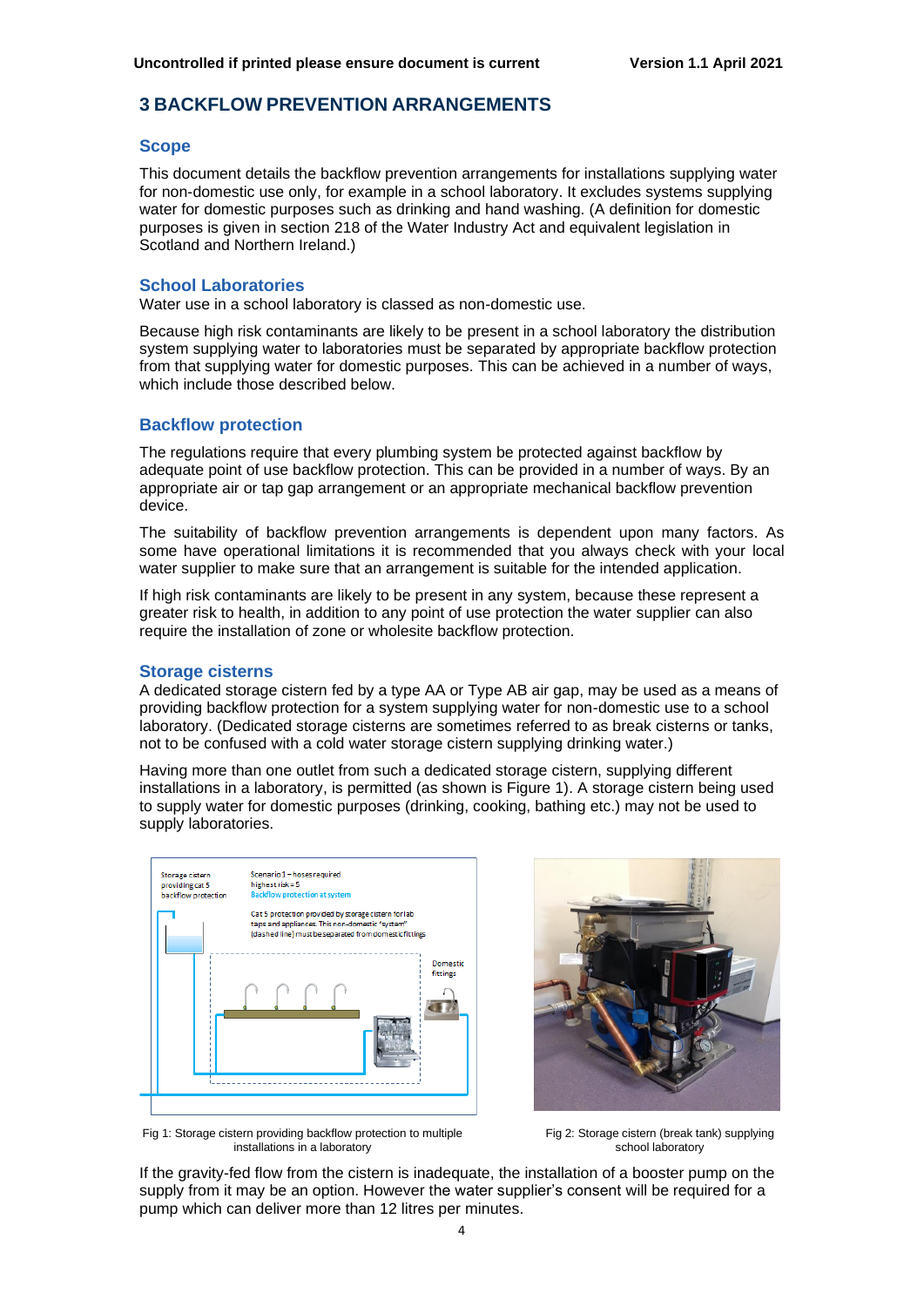Because dedicated storage cisterns provide the backflow protection that safeguards the health and wellbeing of those within a school, and potentially the wider community, it is essential to notify the local water supplier of any proposed changes to them. They should never be removed without the water supplier's consent.

There may be opportunity for a school to limit the need for large storage cisterns (as shown in Fig 3: scenario A). A school can identify certain laboratories where hose union taps are required and others where they are not (as shown in Fig 3: scenario B). Those laboratories which do not require a hose union tap (e.g. physics laboratories) can then simply remove the facility to attach a hose (shown in Figure 6).



Fig 3: Storage cisterns can provide backflow protection to all labs and non-domestic fittings (Scenario A) or can be sized to provide "dedicated" backflow protection to a particular lab e.g. where hoses are required on lab taps (Scenario B).

## **Tap gaps**

There are two types of tap gap, Type AUK2 and AUK3. Both only provide protection against back siphonage. A tap gap relies upon maintaining a defined gap between the tap outlet or any hose/shower head and the spillover level of the sink, bowl or receptacle below it.

Where a system, supplied via a tap, is categorised as a fluid category 5 risk the point of use protection may be provided by means of a Type AUK3 tap gap. Type AUK2 tap gaps are only considered adequate for fluid category 3 risks. Please refer to the Regulators Specification for backflow for further information.



Fig 4: tap gap

It is essential that users are made aware of the need to maintain this air gap when using taps, especially when hoses can be attached.



storage cistern). The hose compromises the tap gap. Figure 5: hose union taps are only permitted when backflow protection is in place (e.g. supplied from a



Figure 6: non concussive hose union taps (sometimes called hoseless taps) must be fitted in Fig 3: Scenario B – rooms 2, 3,  $\&4$ . The tap gap must be maintained at all times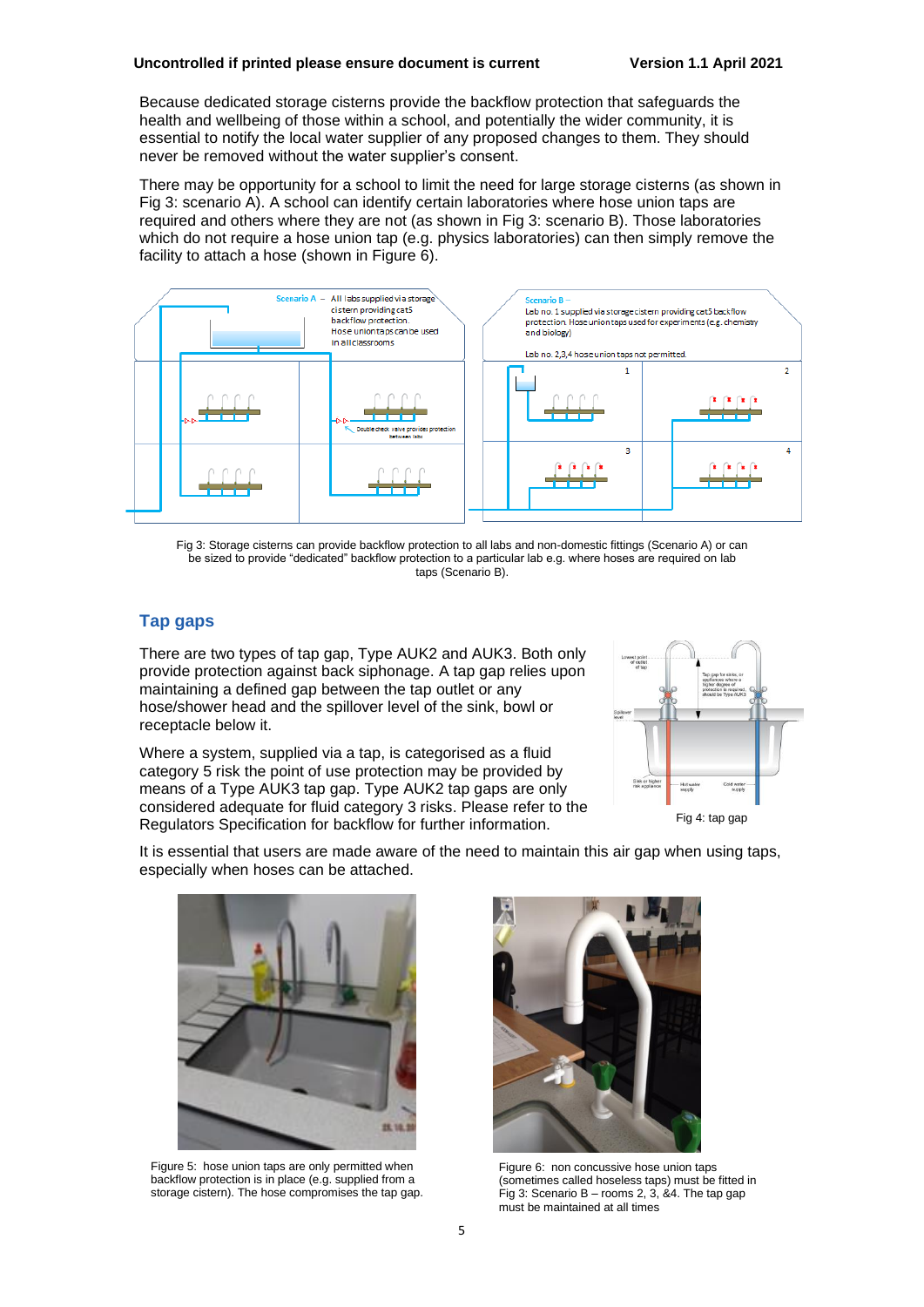#### **Uncontrolled if printed please ensure document is current Version 1.1 April 2021**

Systems in school laboratories have the potential to pose a significant contamination risk. Taps above laboratory sinks are a fluid category 5 risk.

Laboratory taps are usually designed to maintain a Type AUK3 tap gap between the spout outlet and the spillover level of the sink or any receptacle below. A receptacle includes any flask or beaker. Laboratory taps are often connected to laboratory equipment which can pose their own backflow risk.

Compromising the tap gap commonly occurs when an attached hose becomes submerged in a flask or receptacle, or is used to connect the tap to apparatus as part of an experiment, the latter of these having the potential to subject the system to contamination by backflow. In both circumstances a site-specific risk assessment will be necessary to determine the risk posed and the level of backflow protection required.



Fig 7: attaching laboratory equipment to lab tap compromises the "tap gap" – backflow protection is required e.g. supply from a storage cistern

## **Type DC arrangement**

A type DC arrangement is a form of fluid category 5 backflow protection, formed by installing a specific design of pipe interrupter in a particular way. The installation of compliant pipe interrupter on the outlets of laboratory tap(s) may be deemed as meeting the requirement for category 5 backflow protection. To be accepted as providing a Type DC arrangement a distance of at least 150 mm must be maintained between the air vents of a permanently attached pipe interrupter and spillover level of sink or any receptacle below. The flow of water must be in a vertical downwards direction and there must be no restriction on the outlets e.g. no lab apparatus. Any obstruction or interference with the air apertures, such as taping up or plugging, will eliminate the backflow protection placing the water supply at risk. (For further information contact your local water supplier.)

For these reasons, this arrangement is unlikely to be suitable for all applications in school laboratories, including those school science experiments which restrict the flow.

For example, use of a Liebig condenser whereby restricting the flow results in water discharging through the DC device. Taps must then be supplied via an alternative form of appropriate backflow protection (e.g. storage cistern).





Fig 8: DC devices are not designed to provide sufficient pressure to laboratory equipment. Restricting the outlet of the DC device will cause water to discharge through the device

Fig 9: Any obstruction or interference with the air apertures, such as taping up or plugging, will eliminate the backflow protection placing the water supply at risk

#### **Check valves**

There are two types of check valves, a double check valve (offering up to fluid category 3), and a single check valve (offering up to fluid category 2) backflow protection against both back pressure and back siphonage. Double check valves are one of the most common forms of backflow protection used on a wide a range of systems.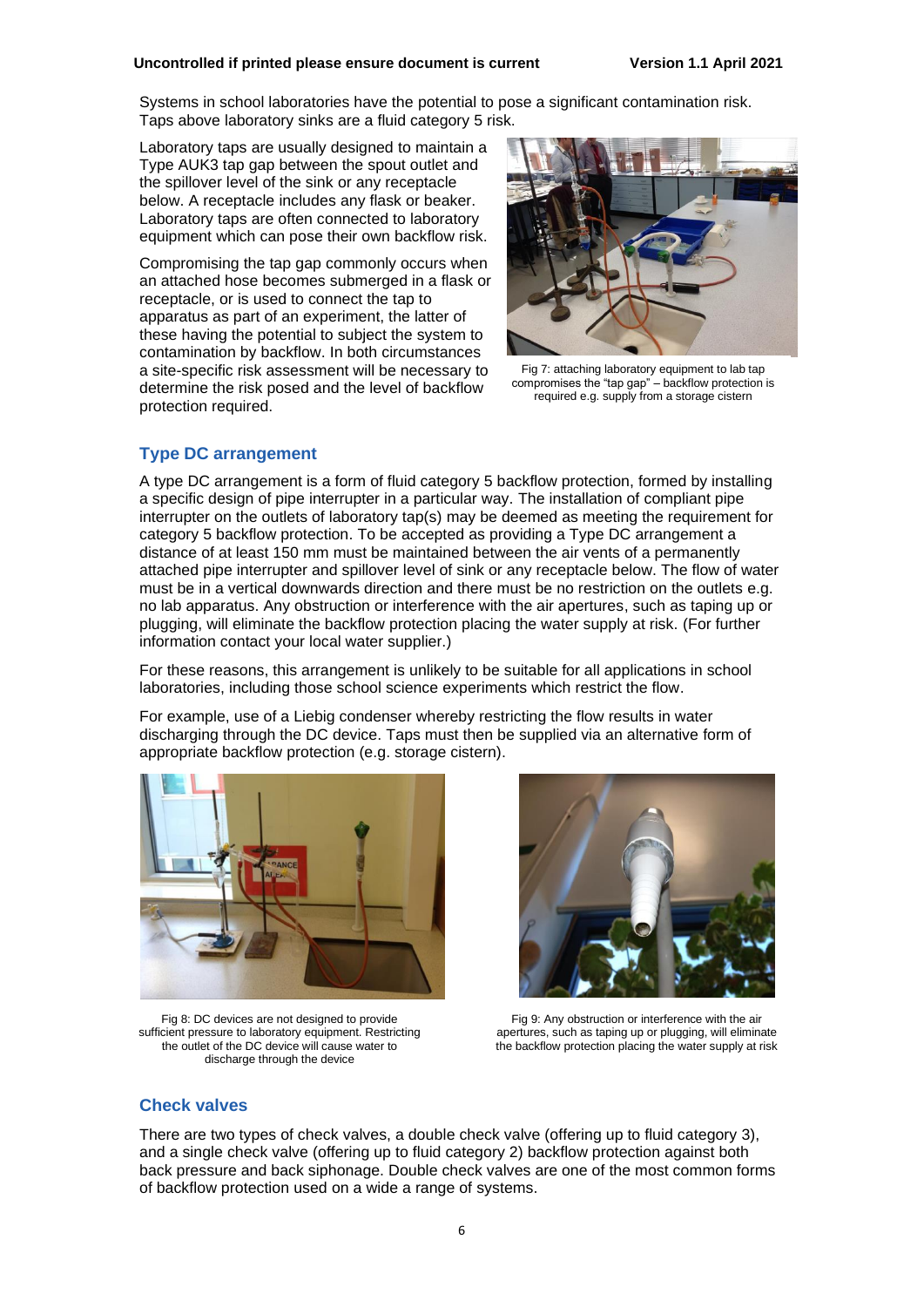

Fig 10: reduced pressure zone (RPZ) valve

#### **Reduced Pressure Zone (RPZ) Valves**

RPZ valves, or Type BA devices, provide backflow protection up to fluid category 4 against both back pressure and back siphonage. In a school, a fluid category 4 risk could typically be presented by the heating system.

There is an ongoing cost for RPZ valves as a condition of their installation is that they are regularly tested (usually annually) by a recognised RPZ tester. Evidence of their ongoing compliance must be submitted to the water supplier. For further information refer to the RPZ AIM published on the WaterRegsUK website.

### **Examples of backflow risks in schools**

#### Distillation equipment

Equipment used for the distillation of water is considered to be a fluid category 3 risk.

However if distillation equipment used in a school laboratory discharges into a sink without maintaining a AUK3 tap gap it will be categorised as a fluid category 5 risk.

#### Eye wash baths

BS EN 15154 requires water for safety devices to be wholesome and supplied from a dedicated known clean source. Whilst it is acceptable for eye wash baths to be fed from the same storage cistern as that supplying other laboratory equipment, it is not recommended.

Where a permanently connected eye wash arrangement maintains an appropriate tap gap above the spillover level of the sink or any receptacle below, the installation of a single check valve will be required.



Fig 11: Distillation equipment in a school lab requires a double check valve on the supply

#### Kitchens

Catering equipment, such as potato rumblers, pre-wash taps and steaming ovens with a direct connection to mains pose a contamination risk, especially if they have outlets that can be splashed or submerged. To comply with the regulations all water using appliances must have adequate backflow protection. Many of the water using appliances installed in a school kitchen are categorised as a fluid category 5 risk. They commonly, but not always, incorporate suitable backflow protection: those which do not need to be supplied via appropriate backflow protection.



Fig 12: examples of equipment typically found in school kitchens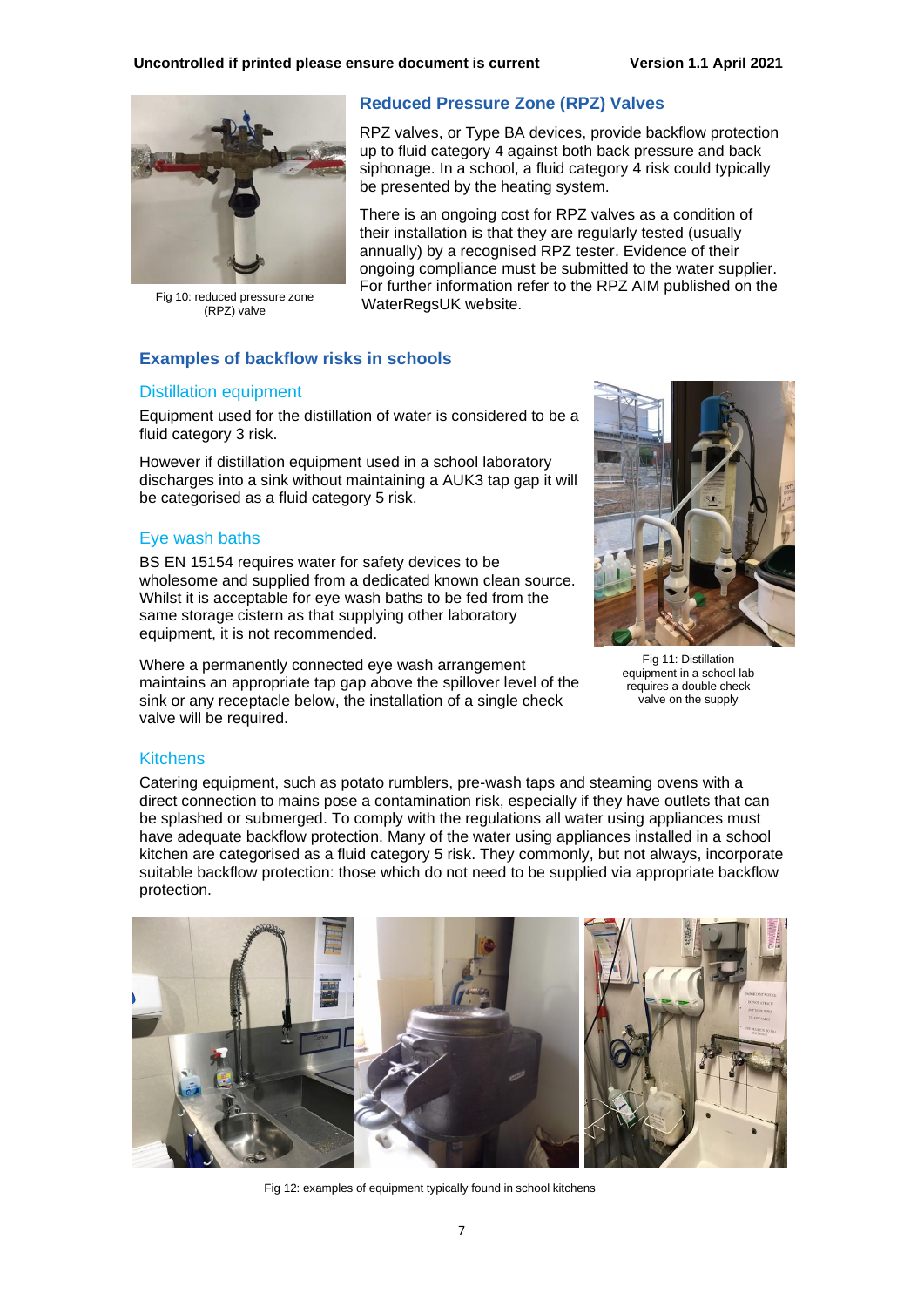#### Water using appliances used in school laboratories and technical preparation areas:

Dish washers and washing machines used in these areas are deemed to be for non-domestic use and require a minimum of fluid category 4 backflow protection, however water undertakers reserve the right to categorise them as a fluid category 5 risk. As shown in Figure 14, with the water undertakers consent these appliances can be supplied via the same storage cistern as that supplying and providing backflow protection to lab taps.



Fig 13: examples of a dishwasher used for domestic and non-domestic purposes within the same school building.



Fig 14: examples of a how backflow protection can be provided for appliances in schools.

#### Swimming pools

Swimming pool water is categorised as a fluid category 5 risk. To ensure that there is no risk of pool water or treatment chemicals contaminating the drinking water supply appropriate backflow protection must be installed. Swimming pool top ups and back wash systems are categorised as fluid category 5 risks requiring fluid category 5 backflow protection, this is usually provided by means of a break cistern supplied via a Type AA or AB air gap. Treatment chemicals used in plant room systems need to be risk assessed to determine the appropriate level of backflow protection required for treatment systems.





Fig 15: examples of equipment found in swimming pool plant rooms.